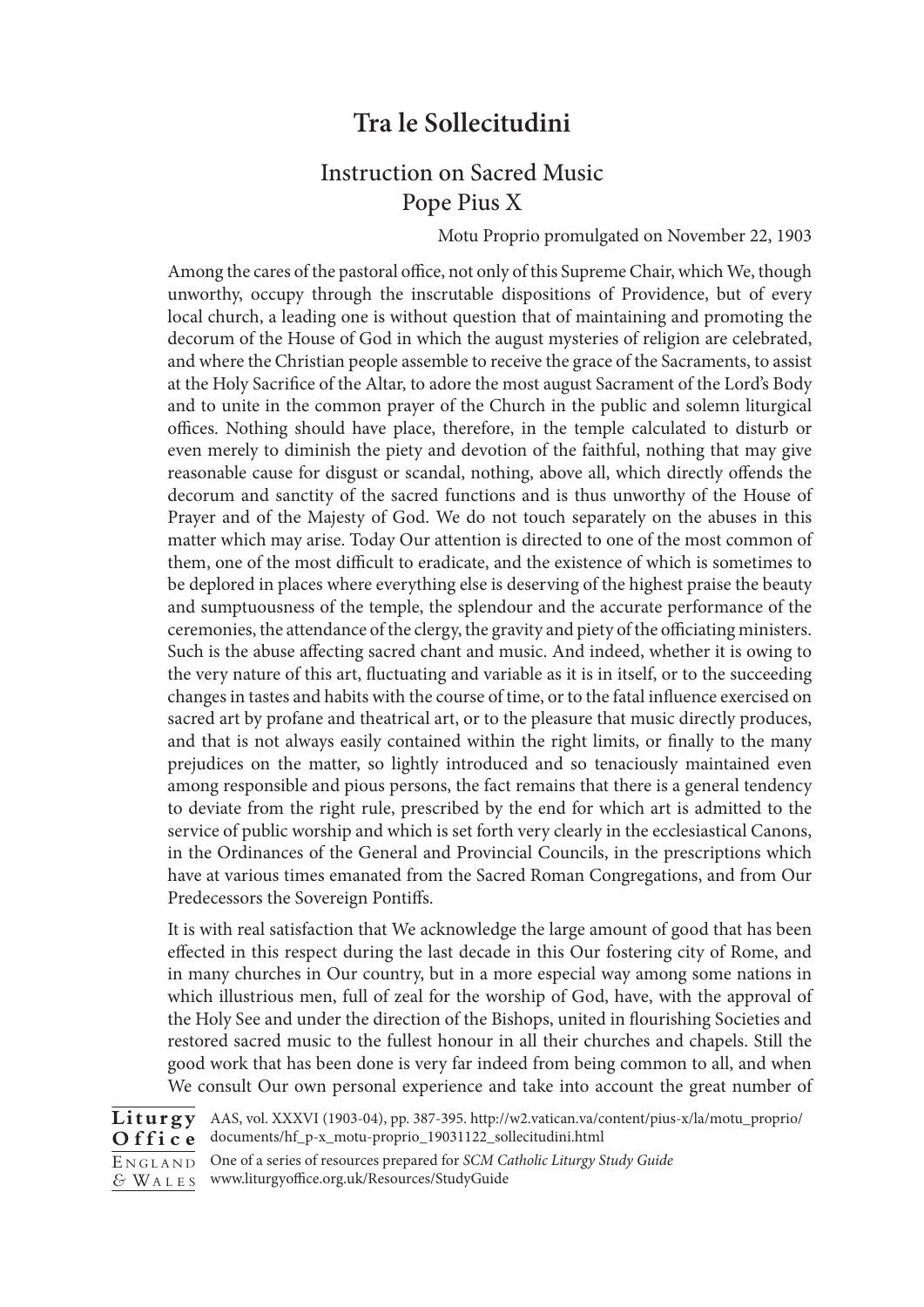complaints that have reached Us during the short time that has elapsed since it pleased the Lord to elevate Our humility to the supreme summit of the Roman Pontificate, We consider it Our first duty, without further delay, to raise Our voice at once in reproof and condemnation of all that is seen to be out of harmony with the right rule above indicated, in the functions of public worship and in the performance of the ecclesiastical offices. Filled as We are with a most ardent desire to see the true Christian spirit flourish in every respect and be preserved by all the faithful, We deem it necessary to provide before anything else for the sanctity and dignity of the temple, in which the faithful assemble for no other object than that of acquiring this spirit from its foremost and indispensable font, which is the active participation in the most holy mysteries and in the public and solemn prayer of the Church. And it is vain to hope that the blessing of heaven will descend abundantly upon us, when our homage to the Most High, instead of ascending in the odour of sweetness, puts into the hand of the Lord the scourges wherewith of old the Divine Redeemer drove the unworthy profaners from the Temple.

Hence, in order that no one for the future may be able to plead in excuse that he did not clearly understand his duty and that all vagueness may be eliminated from the interpretation of matters which have already been commanded, We have deemed it expedient to point out briefly the principles regulating sacred music in the functions of public worship, and to gather together in a general survey the principal prescriptions of the Church against the more common abuses in this subject. We do therefore publish, *Motu Proprio* and with certain knowledge, Our present Instruction to which, as to a juridical code of sacred music (*quasi a codice giuridice della musica sacra*), We will with the fullness of Our Apostolic Authority that the force of law be given, and We do by Our present handwriting impose its scrupulous observance on all.

## Instruction on Sacred Music

#### I. General Principles

- 1. Sacred music, being a complementary part of the solemn liturgy, participates in the general scope of the liturgy, which is the glory of God and the sanctification and edification of the faithful. It contributes to the decorum and the splendour of the ecclesiastical ceremonies, and since its principal office is to clothe with suitable melody the liturgical text proposed for the understanding of the faithful, its proper aim is to add greater efficacy to the text, in order that through it the faithful may be the more easily moved to devotion and better disposed for the reception of the fruits of grace belonging to the celebration of the most holy mysteries.
- 2. Sacred music should consequently possess, in the highest degree, the qualities proper to the liturgy, and in particular sanctity and goodness of form, which will spontaneously produce the final quality of universality.

It must be holy, and must, therefore, exclude all profanity not only in itself, but in the manner in which it is presented by those who execute it.

It must be true art, for otherwise it will be impossible for it to exercise on the minds of those who listen to it that efficacy which the Church aims at obtaining in admitting into her liturgy the art of musical sounds.

But it must, at the same time, be universal in the sense that while every nation is permitted to admit into its ecclesiastical compositions those special forms which may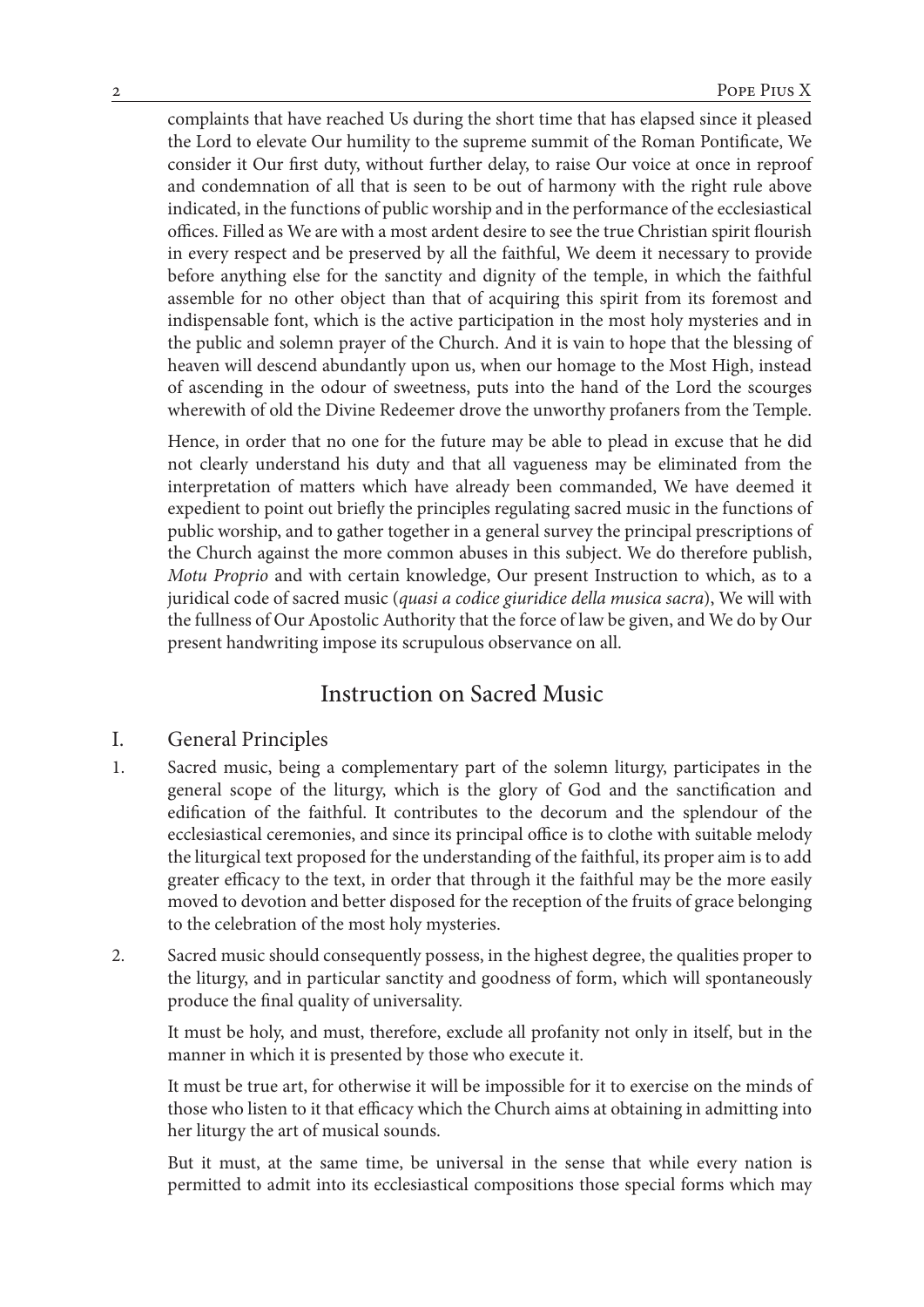be said to constitute its native music, still these forms must be subordinated in such a manner to the general characteristics of sacred music that nobody of any nation may receive an impression other than good on hearing them.

#### II. The different kinds of Sacred Music

3. These qualities are to be found, in the highest degree, in Gregorian Chant, which is, consequently the Chant proper to the Roman Church, the only chant she has inherited from the ancient fathers, which she has jealously guarded for centuries in her liturgical codices, which she directly proposes to the faithful as her own, which she prescribes exclusively for some parts of the liturgy, and which the most recent studies have so happily restored to their integrity and purity.

On these grounds Gregorian Chant has always been regarded as the supreme model for sacred music, so that it is fully legitimate to lay down the following rule: the more closely a composition for church approaches in its movement, inspiration and savour the Gregorian form, the more sacred and liturgical it becomes; and the more out of harmony it is with that supreme model, the less worthy it is of the temple.

The ancient traditional Gregorian Chant must, therefore, in a large measure be restored to the functions of public worship, and the fact must be accepted by all that an ecclesiastical function loses none of its solemnity when accompanied by this music alone.

Special efforts are to be made to restore the use of the Gregorian Chant by the people, so that the faithful may again take a more active part in the ecclesiastical offices, as was the case in ancient times.

- 4. The above mentioned qualities are also possessed in an excellent degree by Classic Polyphony, especially of the Roman School, which reached its greatest perfection in the fifteenth century, owing to the works of Pierluigi da Palestrina, and continued subsequently to produce compositions of excellent quality from a liturgical and musical standpoint. Classic Polyphony agrees admirably with Gregorian Chant, the supreme model of all sacred music, and hence it has been found worthy of a place side by side with Gregorian Chant, in the more solemn functions of the Church, such as those of the Pontifical Chapel. This, too, must therefore be restored largely in ecclesiastical functions, especially in the more important basilicas, in cathedrals, and in the churches and chapels of seminaries and other ecclesiastical institutions in which the necessary means are usually not lacking.
- 5. The Church has always recognized and favoured the progress of the arts, admitting to the service of religion everything good and beautiful discovered by genius in the course of ages always, however, with due regard to the liturgical laws. Consequently modern music is also admitted to the Church, since it, too, furnishes compositions of such excellence, sobriety and gravity, that they are in no way unworthy of the liturgical functions.

Still, since modern music has risen mainly to serve profane uses, greater care must be taken with regard to it, in order that the musical compositions of modern style which are admitted in the Church may contain nothing profane, be free from reminiscences of motifs adopted in the theatres, and be not fashioned even in their external forms after the manner of profane pieces.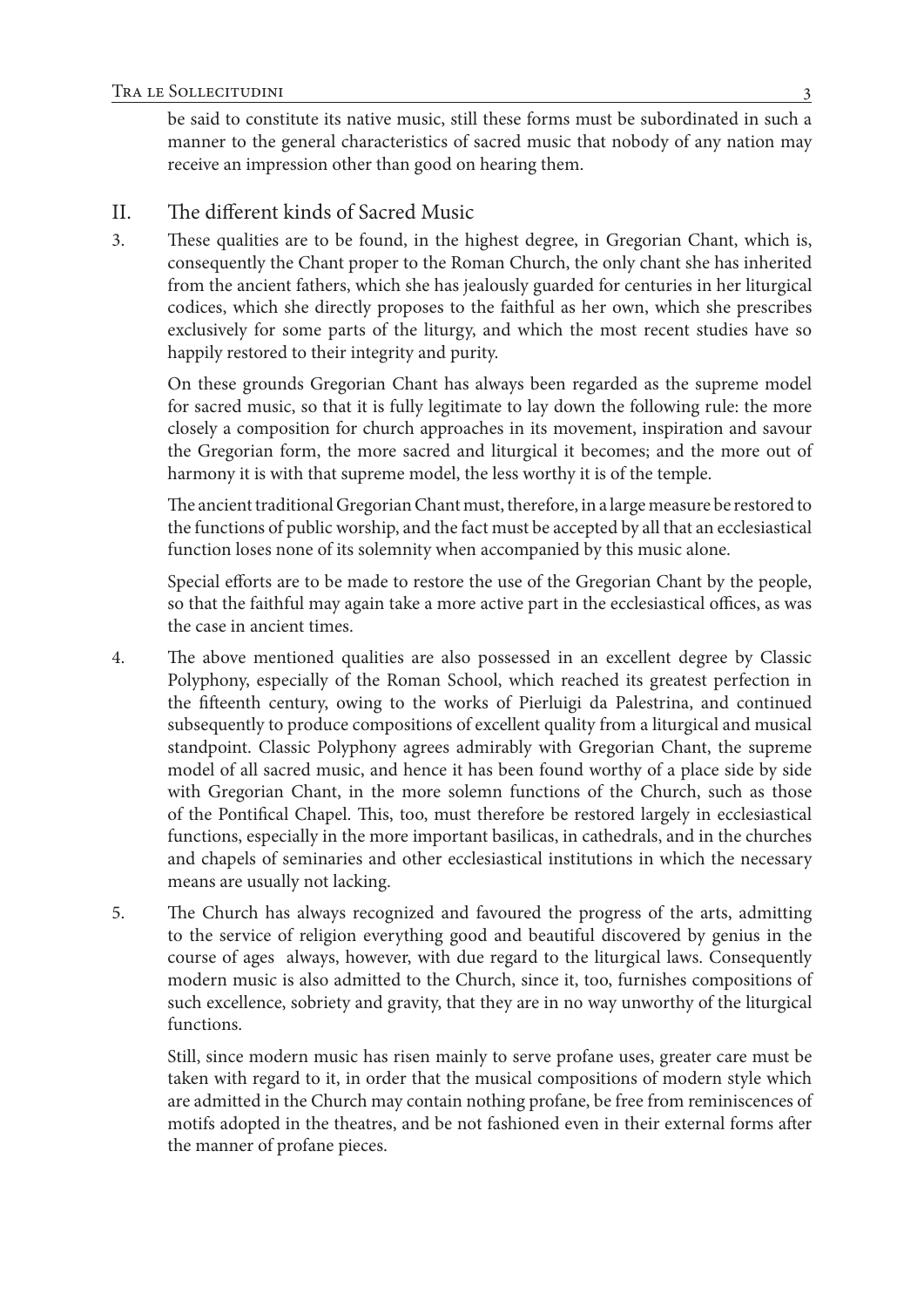- 6. Among the different kinds of modern music, that which appears less suitable for accompanying the functions of public worship is the theatrical style, which was in the greatest vogue, especially in Italy, during the last century. This of its very nature is diametrically opposed to Gregorian Chant and classic polyphony, and therefore to the most important law of all good sacred music. Besides the intrinsic structure, the rhythm and what is known as the conventionalism of this style adapt themselves but badly to the requirements of true liturgical music.
- III. The Liturgical Text
- 7. The language proper to the Roman Church is Latin. Hence it is forbidden to sing anything whatever in the vernacular in solemn liturgical functions much more to sing in the vernacular the variable or common parts of the Mass and Office.
- 8. As the texts that may be rendered in music, and the order in which they are to be rendered, are determined for every liturgical function, it is not lawful to confuse this order or to change the prescribed texts for others selected at will, or to omit them either entirely or even in part, unless when the rubrics allow that some versicles of the text be supplied with the organ, while these versicles are simply recited in the choir. However, it is permissible, according to the custom of the Roman Church, to sing a motet to the Blessed Sacrament after the Benedictus in a solemn Mass. It is also permitted, after the Offertory prescribed for the mass has been sung, to execute during the time that remains a brief motet to words approved by the Church.
- 9. The liturgical text must be sung as it is in the books, without alteration or inversion of the words, without undue repetition, without breaking syllables, and always in a manner intelligible to the faithful who listen.
- IV. External form of the Sacred Compositions
- 10. The different parts of the mass and the Office must retain, even musically, that particular concept and form which ecclesiastical tradition has assigned to them, and which is admirably brought out by Gregorian Chant. The method of composing an introit, a gradual, an antiphon, a psalm, a hymn, a *Gloria in excelsis*, etc., must therefore be distinct from one another.
- 11. In particular the following rules are to be observed:

(a) The *Kyrie*, *Gloria*, *Credo*, etc., of the Mass must preserve the unity of composition proper to the text. It is not lawful, therefore, to compose them in separate movements, in such a way that each of these movements form a complete composition in itself, and be capable of being detached from the rest and substituted by another.

(b) In the office of Vespers it should be the rule to follow the *Caeremoniale Episcoporum*, which prescribes Gregorian Chant for the psalmody and permits figured music for the versicles of the *Gloria Patri* and the hymn.

It will nevertheless be lawful on greater solemnities to alternate the Gregorian Chant of the choir with the so called falsibordoni or with verses similarly composed in a proper manner.

It is also permissible occasionally to render single psalms in their entirety in music, provided the form proper to psalmody be preserved in such compositions; that is to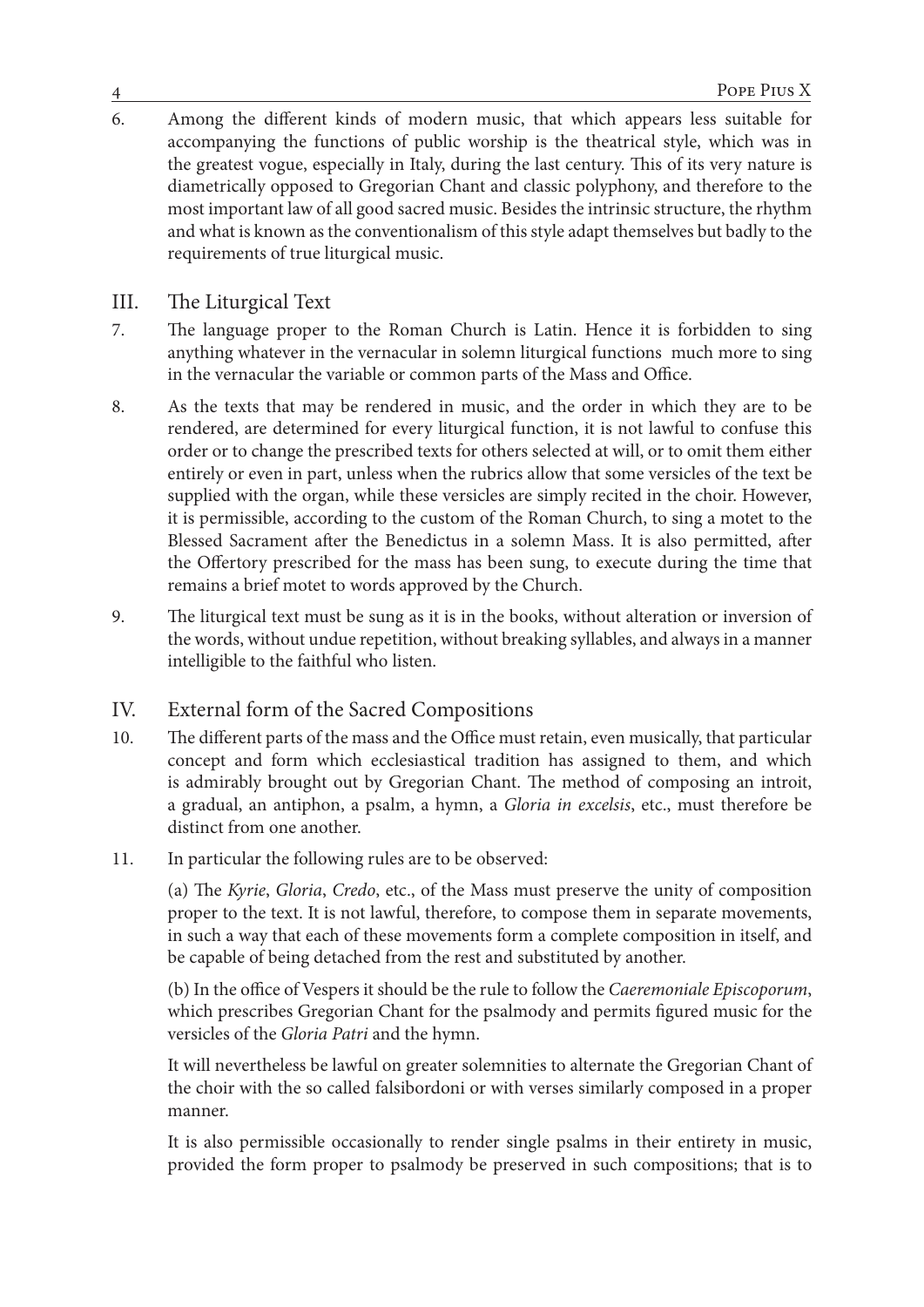say, provided the singers seem to be psalmodising among themselves, either with new motifs or with those taken from Gregorian Chant or based upon it.

The psalms known as *di concerto* are therefore forever excluded and prohibited.

(c) In the hymns of the Church the traditional form of the hymn is preserved. It is not lawful, therefore, to compose, for instance, a *Tantum ergo* in such wise that the first strophe presents a romanza, a cavatina, an adagio and the *Genitori* an allegro.

(d) The antiphons of the Vespers must be as a rule rendered with the Gregorian melody proper to each. Should they, however, in some special case be sung in figured music, they must never have either the form of a concert melody or the fullness of a motet or a cantata.

- V. The Singers
- 12. With the exception of the melodies proper to the celebrant at the altar and to the ministers, which must be always sung in Gregorian Chant, and without accompaniment of the organ, all the rest of the liturgical chant belongs to the choir of Levites, and, therefore, singers in the church, even when they are laymen, are really taking the place of the ecclesiastical choir. Hence the music rendered by them must, at least for the greater part, retain the character of choral music.

By this it is not to be understood that solos are entirely excluded. But solo singing should never predominate to such an extent as to have the greater part of the liturgical chant executed in that manner; the solo phrase should have the character or hint of a melodic projection (*spunto*), and be strictly bound up with the rest of the choral composition.

- 13. On the same principle it follows that singers in church have a real liturgical office, and that therefore women, being incapable of exercising such office, cannot be admitted to form part of the choir. Whenever, then, it is desired to employ the acute voices of sopranos and contraltos, these parts must be taken by boys, according to the most ancient usage of the Church.
- 14. Finally, only men of known piety and probity of life are to be admitted to form part of the choir of a church, and these men should by their modest and devout bearing during the liturgical functions show that they are worthy of the holy office they exercise. It will also be fitting that singers while singing in church wear the ecclesiastical habit and surplice, and that they be hidden behind gratings when the choir is excessively open to the public gaze.

## VI. Organ and Instruments

- 15. Although the music proper to the Church is purely vocal music, music with the accompaniment of the organ is also permitted. In some special cases, within due limits and with proper safeguards, other instruments may be allowed, but never without the special permission of the Ordinary, according to prescriptions of the *Caeremoniale Episcoporum*.
- 16. As the singing should always have the principal place, the organ or other instruments should merely sustain and never oppress it.
- 17. It is not permitted to have the chant preceded by long preludes or to interrupt it with intermezzo pieces.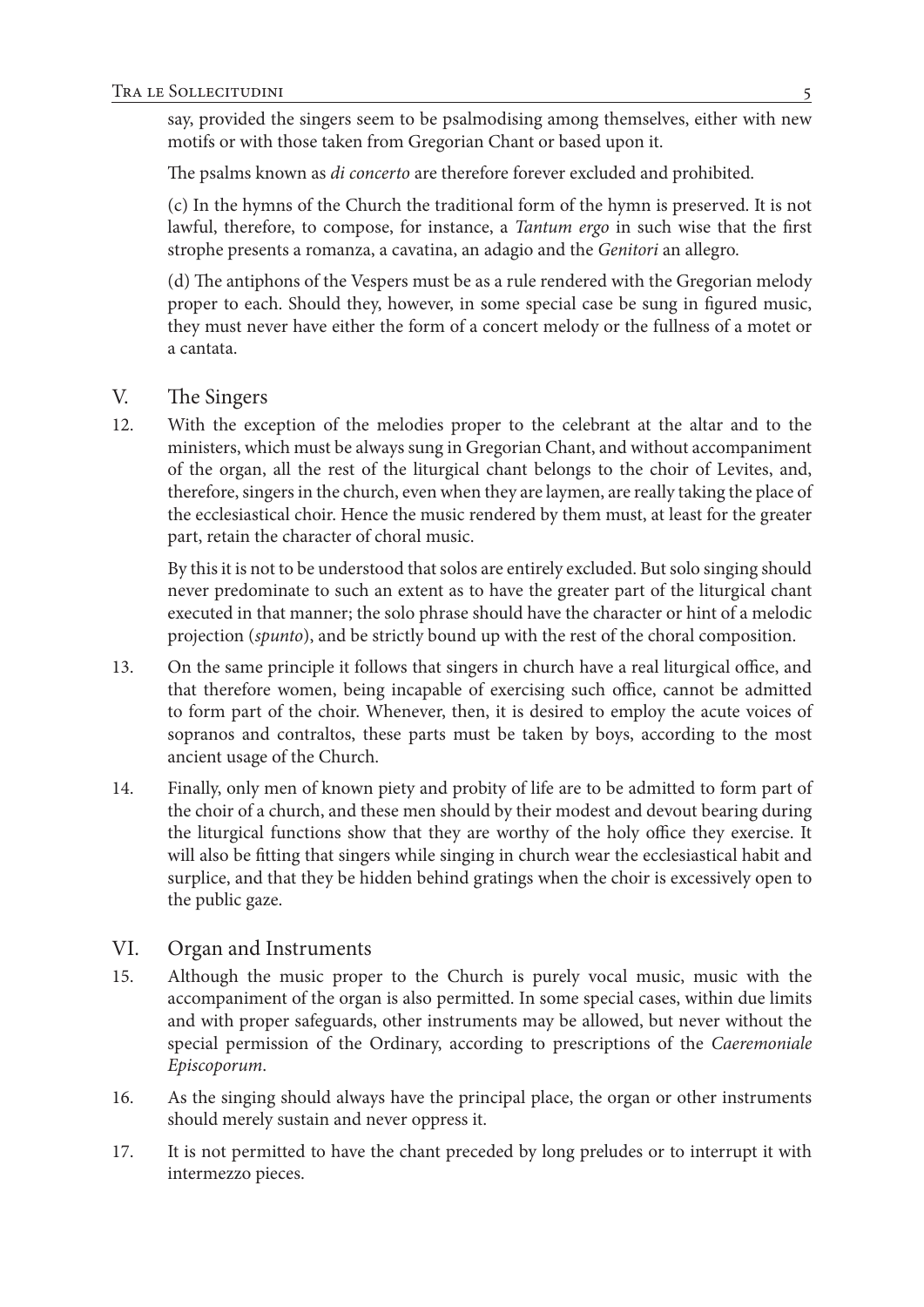- 18. The sound of the organ as an accompaniment to the chant in preludes, interludes, and the like must be not only governed by the special nature of the instrument, but must participate in all the qualities proper to sacred music as above enumerated.
- 19. The employment of the piano is forbidden in church, as is also that of noisy or frivolous instruments such as drums, cymbals, bells and the like.
- 20. It is strictly forbidden to have bands play in church, and only in special cases with the consent of the Ordinary will it be permissible to admit wind instruments, limited in number, judiciously used, and proportioned to the size of the place provided the composition and accompaniment be written in grave and suitable style, and conform in all respects to that proper to the organ.
- 21. In processions outside the church the Ordinary may give permission for a band, provided no profane pieces be executed.

It would be desirable in such cases that the band confine itself to accompanying some spiritual canticle sung in Latin or in the vernacular by the singers and the pious associations which take part in the procession.

### VII. The Length of the Liturgical Chant

- 22. It is not lawful to keep the priest at the altar waiting on account of the chant or the music for a length of time not allowed by the liturgy. According to the ecclesiastical prescriptions the *Sanctus* of the Mass should be over before the elevation, and therefore the priest must here have regard for the singers. The Gloria and the Credo ought, according to the Gregorian tradition, to be relatively short.
- 23. In general it must be considered a very grave abuse when the liturgy in ecclesiastical functions is made to appear secondary to and in a manner at the service of the music, for the music is merely a part of the liturgy and its humble handmaid.

### VIII. Principal Means

- 24. For the exact execution of what has been herein laid down, the Bishops, if they have not already done so, are to institute in their dioceses a special Commission composed of persons really competent in sacred music, and to this Commission let them entrust in the manner they find most suitable the task of watching over the music executed in their churches. Nor are they to see merely that the music is good in itself, but also that it is adapted to the powers of the singers and be always well executed.
- 25. In seminaries of clerics and in ecclesiastical institutions let the above mentioned traditional Gregorian Chant be cultivated by all with diligence and love, according to the Tridentine prescriptions, and let the superiors be liberal of encouragement and praise toward their young subjects. In like manner let a *Schola Cantorum* be established, whenever possible, among the clerics for the execution of sacred polyphony and of good liturgical music.
- 26. In the ordinary lessons of Liturgy, Morals, and Canon Law given to the students of theology, let care be taken to touch on those points which regard more directly the principles and laws of sacred music, and let an attempt be made to complete the doctrine with some particular instruction in the aesthetic side of sacred art, so that the clerics may not leave the seminary ignorant of all those subjects so necessary to a full ecclesiastical education.